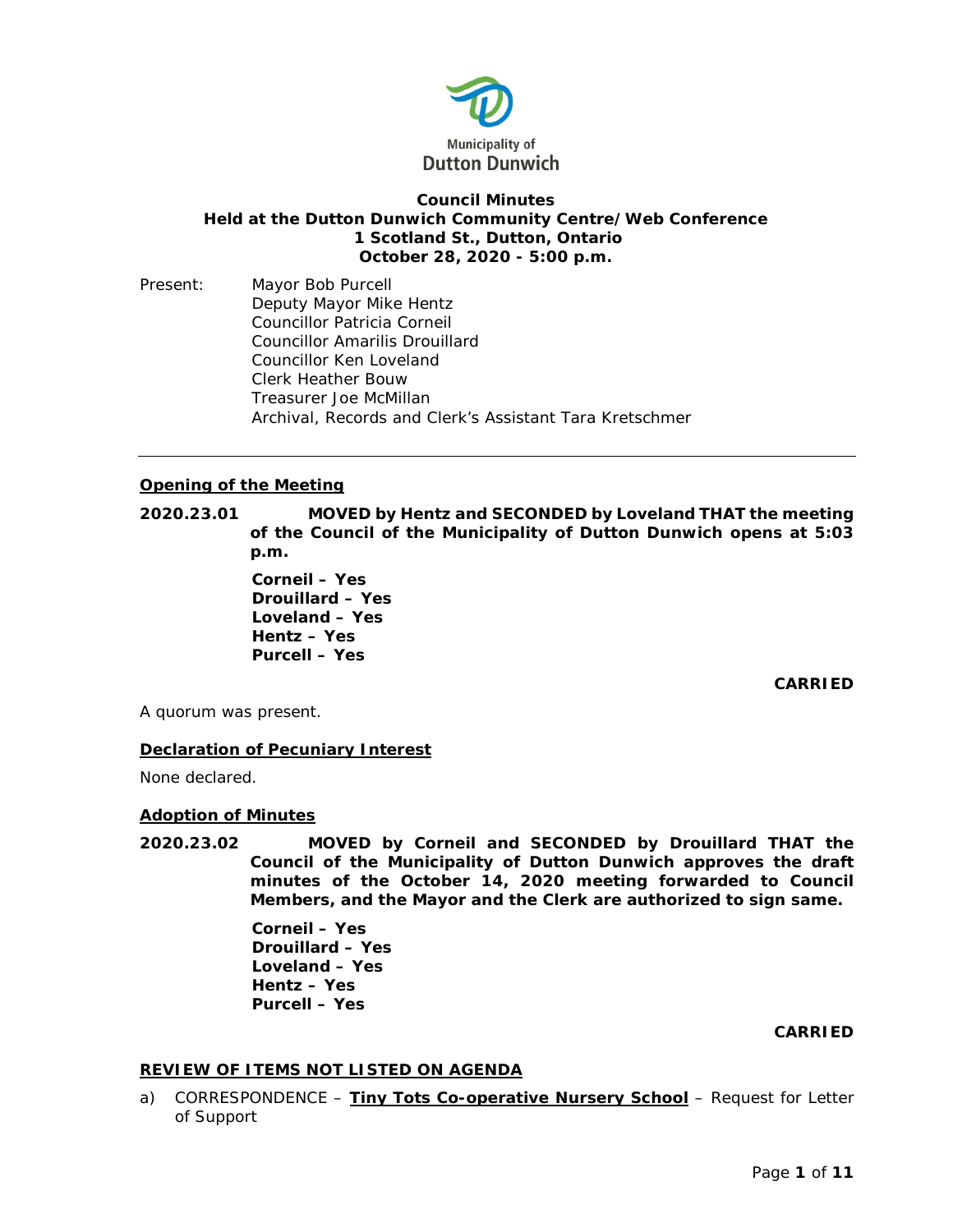b) CORRESPONDENCE – **Lower Thames Valley Conservation Authority** – Request for Letter of Support for Engaging Citizens for Shoreline Stabilization and Climate Resilience Project

## **BUILDING DEPARTMENT**

Pre-Budget Approval for Electronic Building Permit Application System

**2020.23.03 MOVED by Loveland and SECONDED by Hentz THAT the Council of the Municipality of Dutton Dunwich receives the report of the Chief Building Official titled "Pre-Budget Approval for Electronic Building Permit Application System", dated October 28, 2020 for information.**

> **Corneil – Yes Drouillard – Yes Loveland – Yes Hentz – Yes Purcell – Yes**

> > **CARRIED**

# **DRAINAGE DEPARTMENT**

Request for Drain Improvement - Westerveld

**2020.23.04 MOVED by Drouillard and SECONDED by Corneil THAT the Council of the Municipality of Dutton Dunwich receives and decides to proceed with the Rivers Trojek – Rivers Moore Branch improvement request under Section 78 of the Drainage Act that was received from Arthur and Bernita Westerveld and instructs the Clerk to notify the LTVCA as required under s. 78(2) of the Drainage Act for the drainage improvement; and**

> **THAT the requesting landowner be notified of Council's decision to proceed; and**

> **THAT an engineer be appointed under the appropriate section of the Drainage Act after the 30-day time period from the notice of Council's decision was sent to the LTVCA and OMAFRA has passed.**

**Corneil – Yes Drouillard – Yes Loveland – Yes Hentz – Yes Purcell – Yes** 

**CARRIED**

Petition for Drainage Works – Dekoster

**2020.23.05 MOVED by Hentz and SECONDED by Loveland THAT the Council of the Municipality of Dutton Dunwich receives and decides to proceed with the Section 4 petition from Eva Dekoster, and instructs the Clerk to notify the LTVCA and OMAFRA as required under section 6(1) and 7(1); and**

> **THAT the petitioner be notified of Council's decision to proceed and that an engineer will be appointed under the appropriate section of the Drainage Act after the 30-day time period from the notice of Council's decision to proceed was sent to LTVCA and OMAFRA has passed.**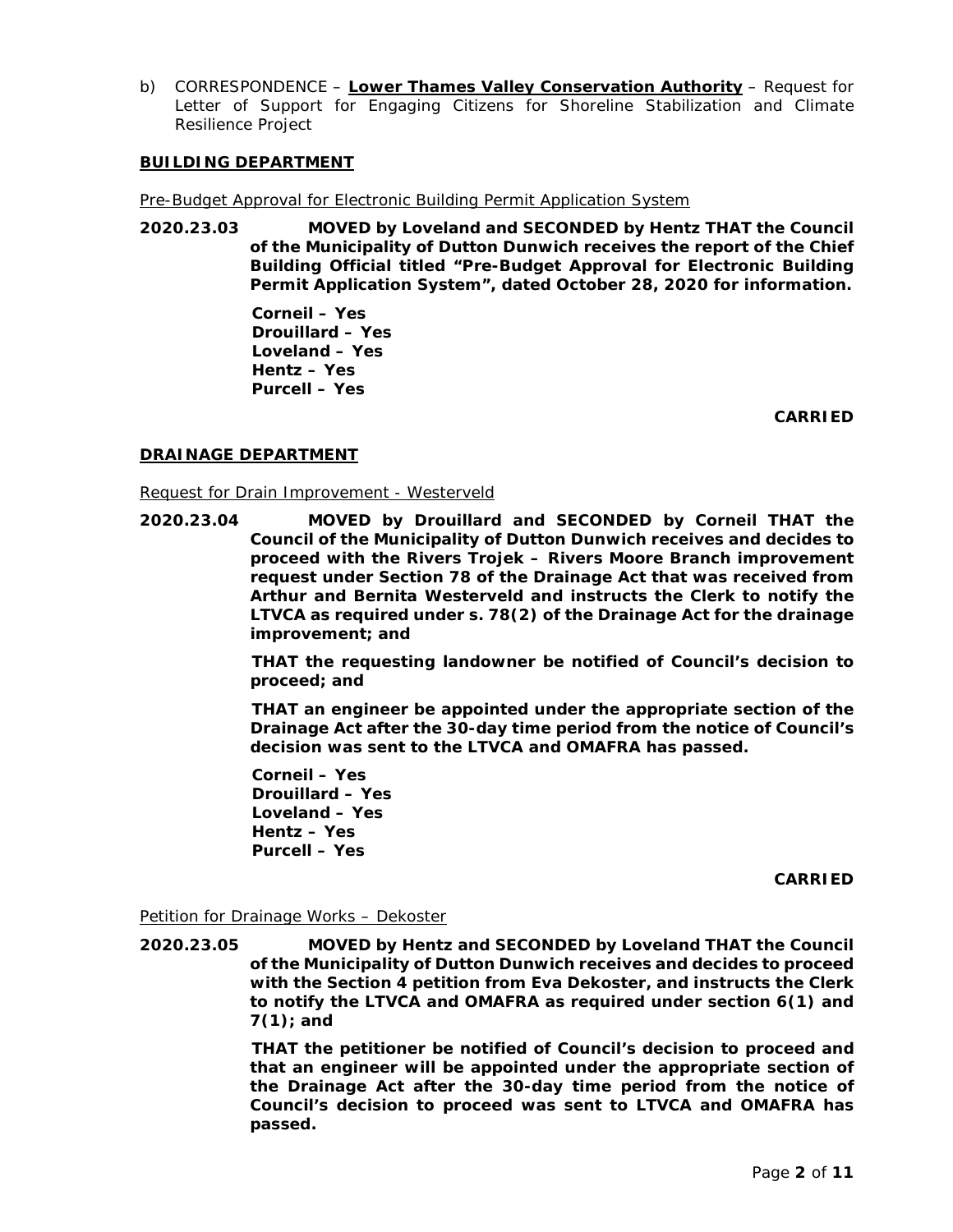**Corneil – Yes Drouillard – Yes Loveland – Yes Hentz – Yes Purcell – Yes** 

## **CARRIED**

#### Receive the Drainage Re-apportionment for Severance Application E17/20

**2020.23.06 MOVED by Loveland and SECONDED by Corneil THAT the Council of the Municipality of Dutton Dunwich hereby accepts the drainage re-apportionment undertaken for severance application E17/20 filed by the Estate of Larry Albert Hull – executors Mike Hull and Patricia Van Vugt; and**

> **THAT the reapportionment will become effective upon stamping of the applicable deed; and**

**THAT a copy of this resolution be forwarded to the Applicant; and**

**FURTHER THAT a copy of this resolution and drainage reapportionment be filed in each applicable drain file.**

**Corneil – Yes Drouillard – Yes Loveland – Yes Hentz – Yes Purcell – Yes** 

## **CARRIED**

## **INDEPENDENT RESOLUTIONS – Council-Staff Relations**

Mark MacDonald of Independent Resolutions attended the meeting and presented "A Refresher on Council-Staff Relations" to Council. He explained the roles-of Council and staff and how the professional interactions between them occur.

Deputy Mayor Hentz inquired about the use of social media and emails between Council members. Mr. MacDonald cautioned about perception, although Council is allowed to have a casual conversation so long as they are not advancing any business, it can be perceived and raise suspicions when multiple Council members are seen having conversations outside of Council meetings.

Mayor Purcell inquired about asking questions about the Agenda package which is sent in advance of the Council meeting. Mr. MacDonald explained that it is acceptable to inquire but not to make a decision or persuade staff or other council members.

# **CORRESPONDENCE**

- a) **Township of Blandford Blenheim** Unlicensed and Unmonitored Cannabis Grow Operations
- **2020.23.07 MOVED by Loveland and SECONDED by Hentz THAT the Council of the Municipality of Dutton Dunwich supports the resolution from the Township of Blandford-Blenheim requesting the Federal government amend the legislation under which licensed and unmonitored grow operations operate to ensure the safety and rights of local communities in which they are situated are respected; and**

**THAT a copy of this resolution be forwarded to Jeff Yurek, MPP, Karen Vecchio, MP and the Township of Blandford Blenheim.**

**Corneil – Yes**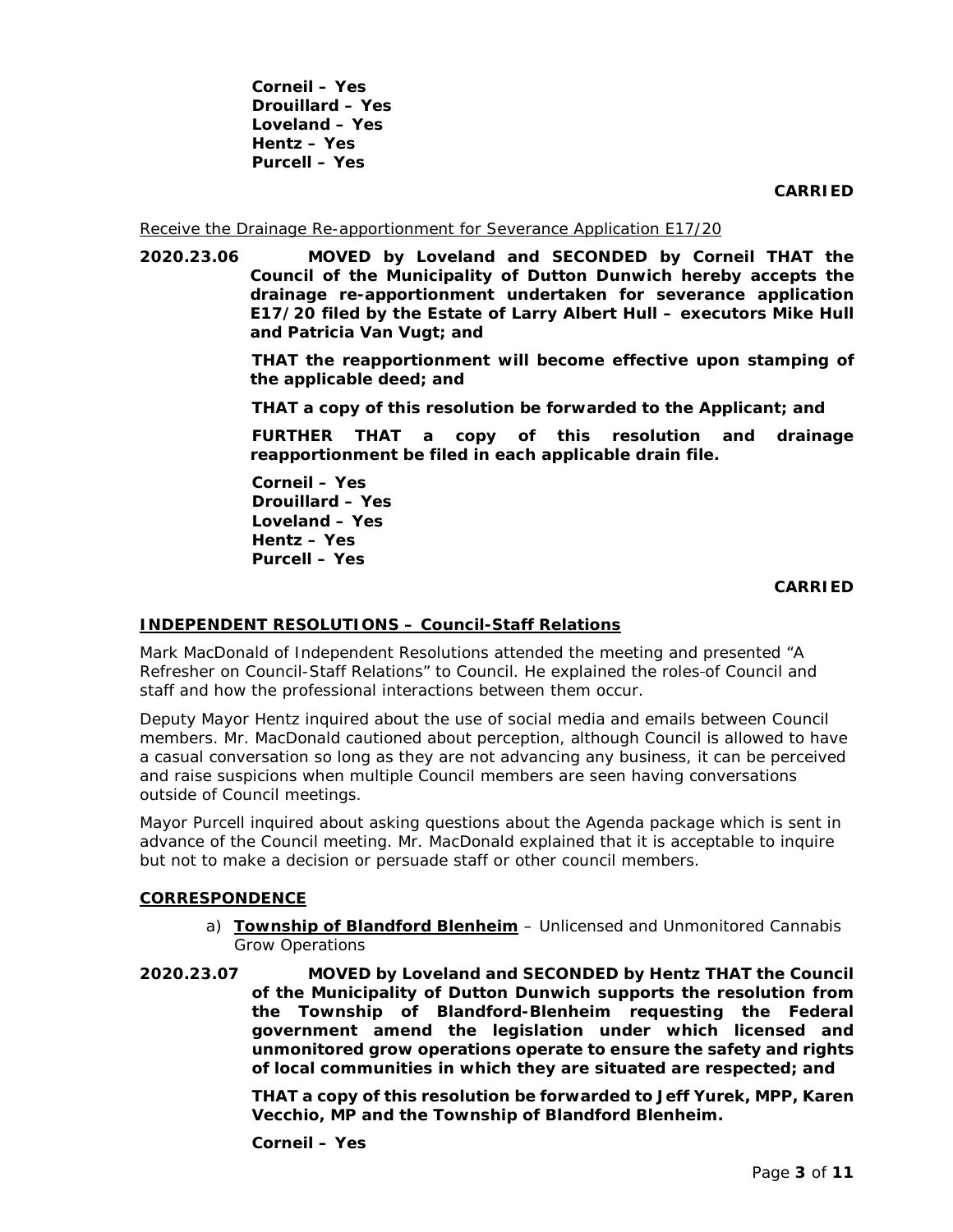**Drouillard – Yes Loveland – Yes Hentz – Yes Purcell – Yes** 

- b) **Township of Oro-Medonte** Request for Support from Mount St. Louis Moonstone/Skyline Horseshow Resort and Hardwood Ski & Bike for their Efforts to Declare Snowsports, Skiing and Snowboarding, Alpine and Nordic Essential in Stage 2
- **2020.23.08 MOVED by Corneil and SECONDED by Loveland THAT the Council of the Municipality of Dutton Dunwich supports the resolution of the Township of Oro-Medonte requesting on behalf of the Hardwood Ski and Bike, Horseshoe Resort and Mount St. Louis Moonstone, that the Government of Ontario consult with the ski industry through the Ontario Snow Resorts Association to review reopening policy considerations currently impacting the industry; and**

**THAT a copy of this resolution be forwarded to Jeff Yurek, MPP, Karen Vecchio, MP and the Township of Oro-Medonte.**

**Corneil – Yes Drouillard – Yes Loveland – Yes Hentz – Yes Purcell – Yes** 

#### **CARRIED**

- c) **City of Clarence-Rockland** Regulations Governing the Establishment of Cannabis Retail Stores
- **2020.23.09 MOVED by Drouillard and SECONDED by Hentz THAT the Council of the Municipality of Dutton Dunwich supports the City of Clarence-Rockland requesting the Ministry of Finance and Ministry of the Attorney General to modify the regulations governing the establishment of cannabis retail stores to instruct the Alcohol and Gaming Commission to consider over-concentration as an evaluation criteria, and provide added weight to the comments of a municipality concerning matters in the public interest when considering the application of new stores; and**

**THAT a copy of this resolution be forwarded to Jeff Yurek, MPP, Karen Vecchio, MP and the City of Clarence-Rockland.**

**Corneil – Yes Drouillard – Yes Loveland – Yes Hentz – Yes Purcell – Yes** 

#### **CARRIED**

- d) **Tiny Tots Co-operative Nursery School** Request for Letter of Support
- **2020.23.10 MOVED by Drouillard and SECONDED by Corneil THAT the Council of the Municipality of Dutton Dunwich supports Tiny Tots Cooperative Nursery School Inc. to be the lead agency to administer and deliver EarlyOn Child and Family Centre programs and services in western Elgin County; and**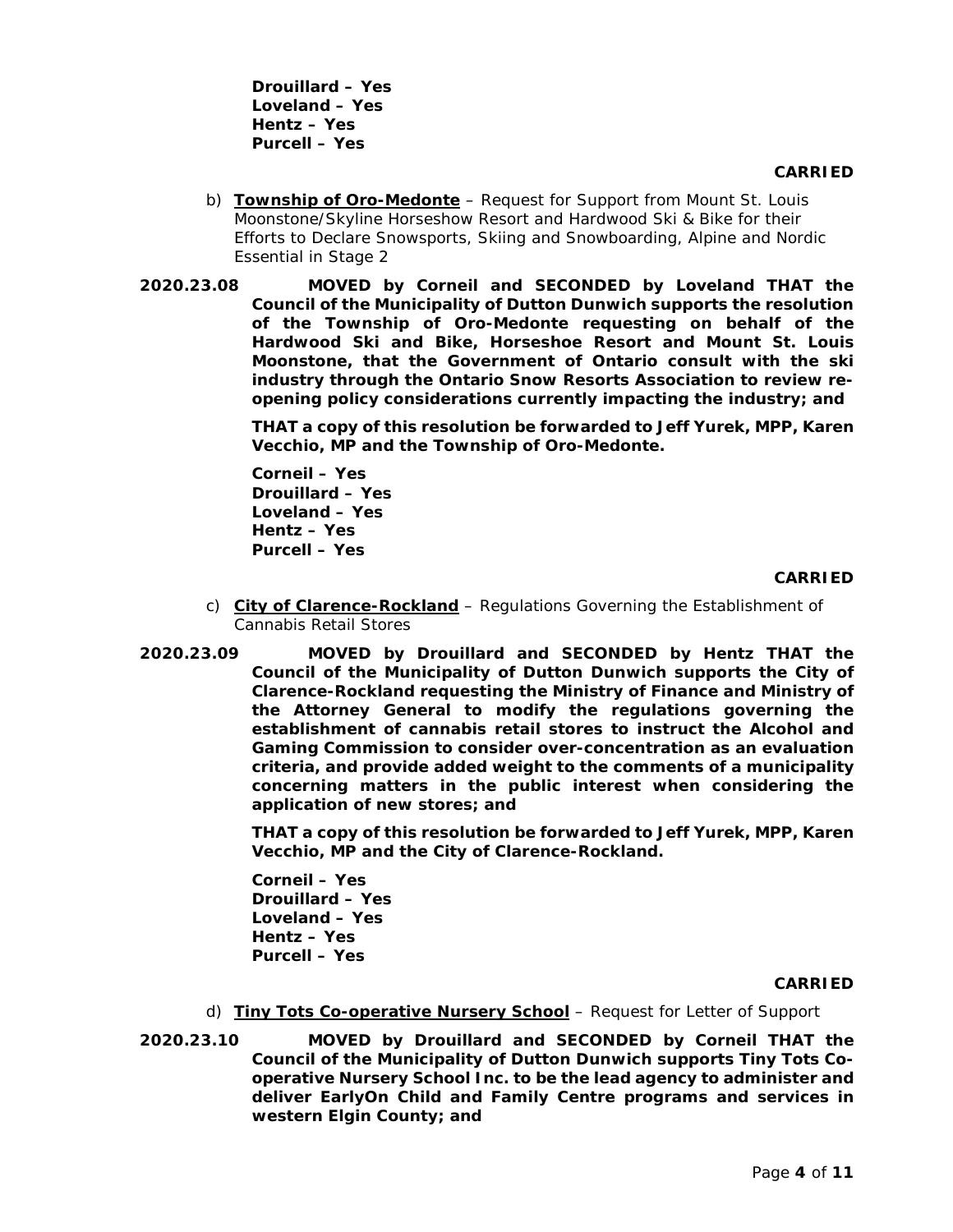**THAT Council instructs staff to prepare a letter expressing how the Municipality of Dutton Dunwich may collaborate with and/or support their organization to help reach their goals in delivering these programs.** 

**Corneil – Yes Drouillard – Yes Loveland – Yes Hentz – Yes Purcell – Yes** 

#### **CARRIED**

e) **Lower Thames Valley Conservation Authority** – Request for Letter of Support for Engaging Citizens for Shoreline Stabilization and Climate Resilience Project

Deputy Mayor Hentz stated that the Lower Thames Valley Conservation Authority will be focusing on the Tyrconnell area instead of the Duttona area as it would be better suited.

**2020.23.11 MOVED by Hentz and SECONDED Loveland THAT the Council of the Municipality of Dutton Dunwich supports the Lower Thames Valley Conservation Authority project titled "Engaging Citizens for Shoreline Stabilization and Climate Resilience"; and**

> **THAT Council instructs staff to prepare and send a letter of support for this project to the Great Lakes Local Action Fund Review Team.**

**Corneil – Yes Drouillard – Yes Loveland – Yes Hentz – Yes Purcell – Yes** 

**CARRIED**

**2020.23.12 MOVED by Drouillard and SECONDED Hentz THAT relevant correspondence was reviewed.**

> **Corneil – Yes Drouillard – Yes Loveland – Yes Hentz – Yes Purcell – Yes**

## **CARRIED**

## **CONSENT AGENDA**

Consent Correspondence

- a) **Elgin County** Elgin County Council Highlights October 13, 2020
- b) **Municipality of West Elgin** Notice of Passing Concerning a Zoning By-law Amendment
- c) **Ministry of the Solicitor General** Court Security and Prisoner Transportation Program Review
- d) **Elgin County** Notice of Decision on Application for Approval of Draft Plan of Subdivision 34T-DD2001
- e) **Real Living Magazine** Putting the Community in Community Garden Article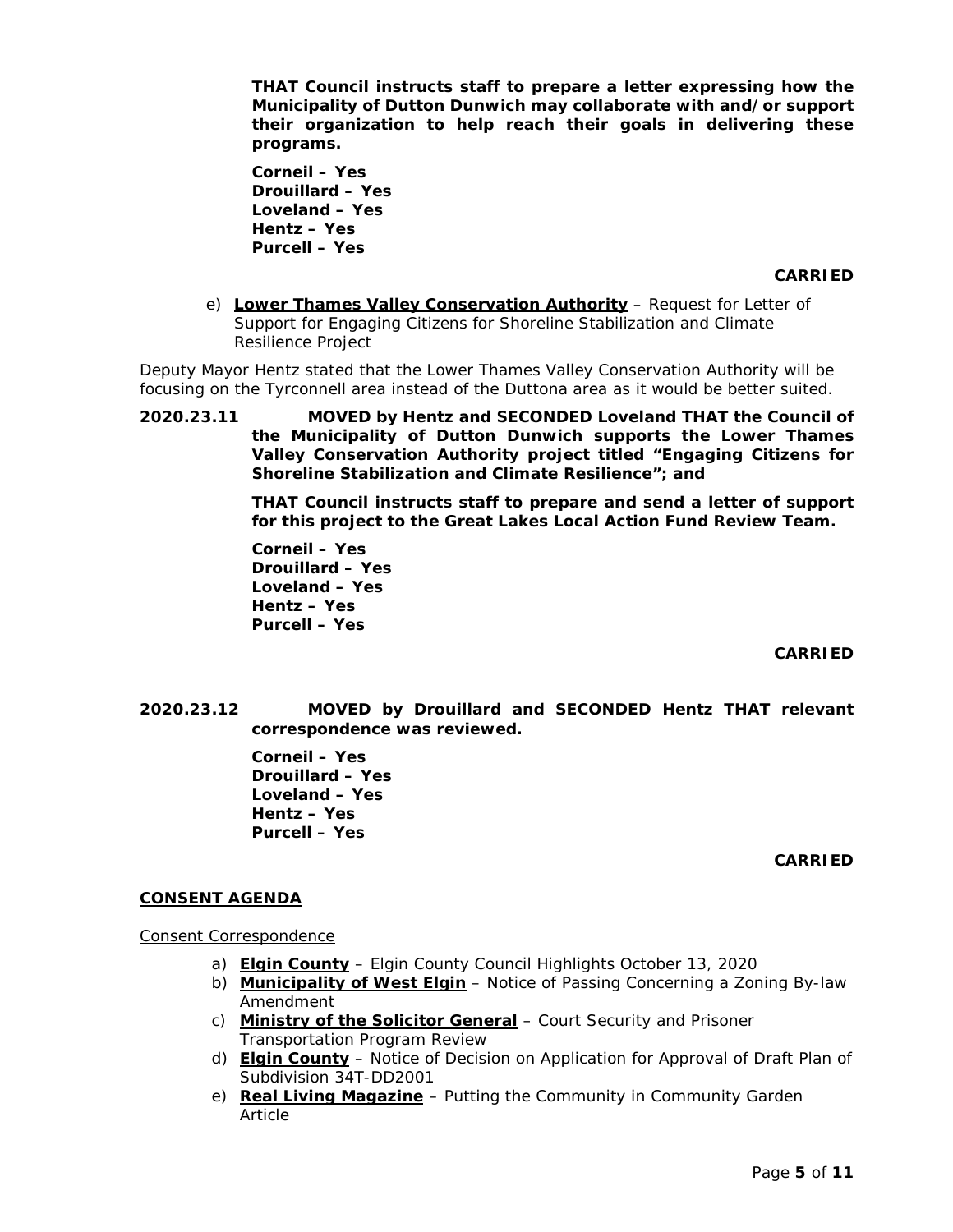**2020.23.13 MOVED by Drouillard and SECONDED by Loveland THAT the items on the Consent Agenda be approved.**

> **Corneil – Yes Drouillard – Yes Loveland – Yes Hentz – Yes Purcell – Yes**

> > **CARRIED**

## **UNFINISHED BUSINESS**

COVID-19 Pandemic

**2020.09.14 MOVED by Hentz and SECONDED by Corneil THAT the Council of the Municipality of Dutton Dunwich receives the following MECG meeting minutes for the COVID-19 Pandemic for information:**

**MECG meeting #22 held on October 22, 2020**

**Corneil – Yes Drouillard – Yes Loveland – Yes Hentz – Yes Purcell – Yes** 

**CARRIED**

## **PLANNING DEPARTMENT**

ZBA #15/20 – 32651 Aberdeen Line – McCallum

**2020.23.15 MOVED by Drouillard and SECONDED by Hentz THAT the Public Meeting to consider Zoning By-law Amendment File No. ZBA 15/20, filed by Alan McCallum, for 32651 Aberdeen Line, Municipality of Dutton Dunwich, opens at 6:17 p.m.**

> **Corneil – Yes Drouillard – Yes Loveland – Yes Hentz – Yes Purcell – Yes**

## **CARRIED**

The Mayor stated that this is a public meeting as required by section 34(12) of the Planning Act to afford any person an opportunity to make representation with respect to a proposed Zoning By-law Amendment to rezone the subject lands from Agricultural (A1) Zone to Special Rural Residential (RS) Zone to permit non-farm residential uses and to Site Specific Special Agricultural (A2-21) Zone to prohibit residential use on any retained parcel of farmland created by the consent to sever and permit relief to reduce the minimum farm size from the required 20ha to the proposed 19.4ha, legally described as Concession 5 North of A, Part lot A and locally known as 32651 Aberdeen Line, Municipality of Dutton Dunwich.

The Mayor asked if any Member of Council had a disclosure of interest concerning this proposal. There were none from Council.

The Mayor asked the Clerk what method of notice, and when was the notice given to the public for this meeting. The Clerk replied that a sign was posted on the subject property September 30, 2020 and notices were mailed to property owners within 120m of the subject property on September 30, 2020.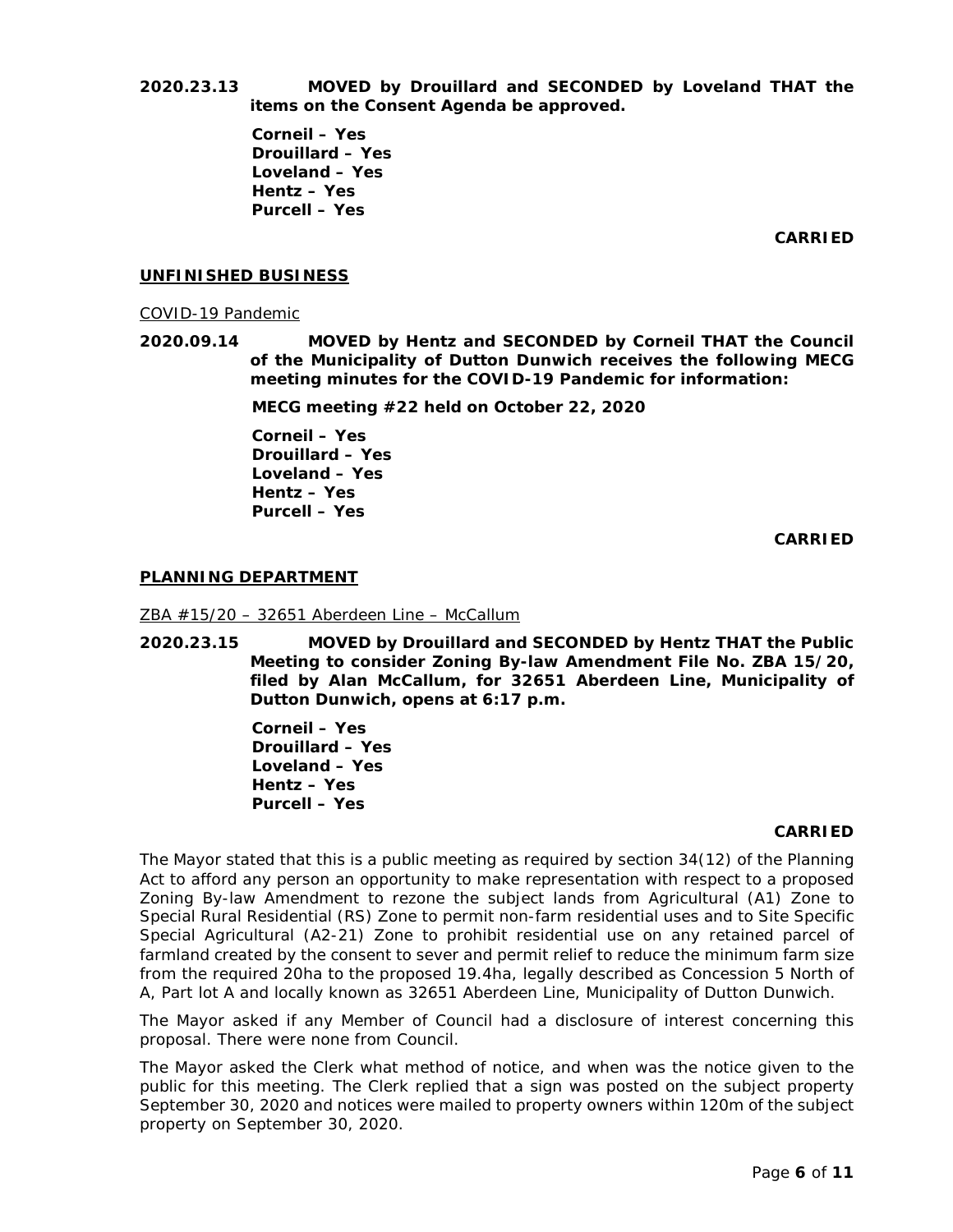The Planner presented this planning report to Council.

The Mayor asked the Clerk is there were any comments received from staff. The Clerk replied yes, and that they are attached to the Planner's report. The Mayor then asked if the Clerk received any written submissions on this application. The Clerk replied yes, and that they are attached to the Planner's report.

The Mayor then noted that before he opens the floor to questions from the public, please be advised if any person from the public wishes to receives further information on the action of Council regarding the passing of a by-law on the proposed amendment, please ensure that they leave their name, address and postal code with the Clerk prior to leaving the meeting. The Mayor then inquired if any Council Members or any member of the public had any further questions. There were no members of the public in attendance at the meeting. There were no questions from Council.

The Mayor then stated that if there were no further questions, please be advised that any person wishing further information on the actions of Council regarding the passing of a bylaw on the proposed amendment, should leave their name, address and postal code with the Clerk prior to leaving the meeting. If they are not the applicant they should request a copy of the decision since it may be appealed to the local planning appeal tribunal by the applicant or another member of the public.

**2020.23.16 MOVED by Hentz and SECONDED by Corneil THAT the Council of the Municipality of Dutton Dunwich receives the report of the Planner titled "Application for Zoning By-law Amendment ZBA 15/20 – Concession 5 North of A, Part Lot A, 32651 Aberdeen Line, Municipality of Dutton Dunwich – Alan McCallum", dated October 28, 2020 for information; and**

> **THAT Council approve Zoning By-law Amendment ZBA 15/20, for property located at 32651 Aberdeen Line, from Agricultural (A1) Zone to Special Rural Residential (RS) Zone and Special Agricultural (A2- 21) Zone, in accordance with the site-specific by-law #2020-76.**

**Corneil – Yes Drouillard – Yes Loveland – Yes Hentz – Yes Purcell – Yes** 

## **CARRIED**

**2020.23.17 MOVED by Drouillard and SECONDED by Loveland THAT the Public Meeting to consider Zoning By-law Amendment File No. ZBA 15/20, filed by Alan McCallum, for 32651 Aberdeen Line, Municipality of Dutton Dunwich closes at 6:24 p.m. and the regular meeting reconvenes.**

> **Corneil – Yes Drouillard – Yes Loveland – Yes Hentz – Yes Purcell – Yes**

## **CARRIED**

## Committee of Adjustments

**2020.23.18 MOVED by Hentz and SECONDED by Loveland THAT the regular meeting end to sit as a Committee of Adjustments hearing to hear Application file Nos. MV 04/20 and MV 05/20, filed by Frank Nagy at 6:30 p.m.**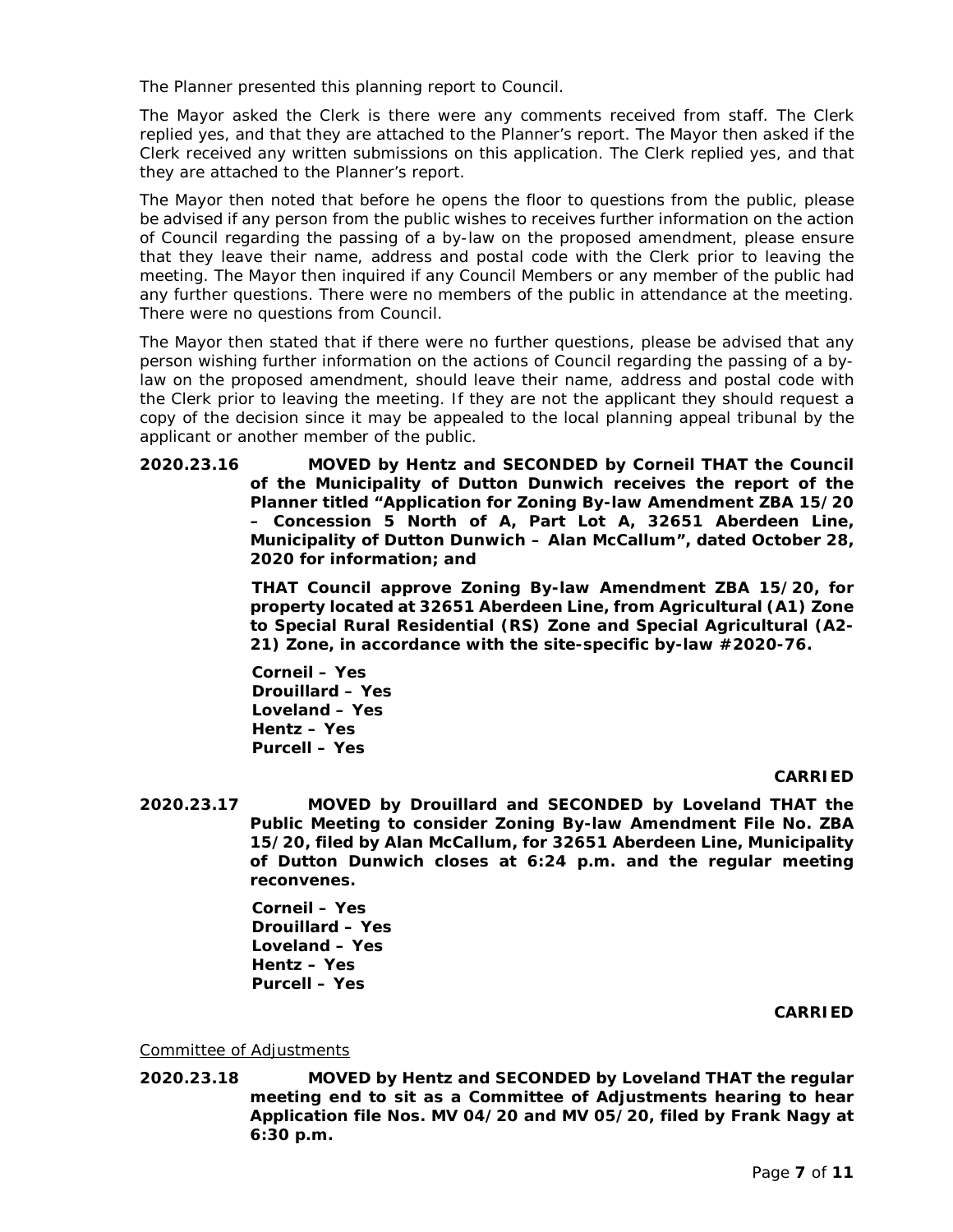**Corneil – Yes Drouillard – Yes Loveland – Yes Hentz – Yes Purcell – Yes** 

**CARRIED**

**2020.23.19 MOVED by Corneil and SECONDED by Drouillard THAT the regular meeting reconvenes at 6:43 p.m.**

> **Corneil – Yes Drouillard – Yes Loveland – Yes Hentz – Yes Purcell – Yes**

> > **CARRIED**

# **CLERK'S REPORT**

Draft Strategic Plan 2020-2022

The Clerk presented this report to Council.

**2020.23.20 MOVED by Corneil and SECONDED by Loveland THAT the Council of the Municipality of Dutton Dunwich receives the report of the Clerk titled "Draft Strategic Plan 2020-2022", dated October 28, 2020 for information; and**

> **THAT Council approves and endorses the corporate Strategic Plan for the municipality including the four strategic priorities identified for 2020-2022.**

**Corneil – Yes Drouillard – Yes Loveland – Yes Hentz – Yes Purcell – Yes** 

## **CARRIED**

2020 Christmas Holiday Season – Hours of Operation Schedule

The Clerk presented this report to Council. Councillor Loveland expressed his concern that Service Ontario would be closed for two weeks out of concern for rate payers as well as the loss of customers during this time period. Mayor Purcell noted that there will be coverage in other areas during the closure.

**2020.23.21 MOVED by Hentz and SECONDED by Loveland THAT the Council of the Municipality of Dutton Dunwich receives the report of the Clerk titled "2020 Christmas Holiday Season – Hours of Operation Schedule", dated October 28, 2020 for information; and**

> **THAT Council approves the 2020 holiday season hours of operation schedule as follows:**

| Mon Dec 21st              | All staff off                                    |
|---------------------------|--------------------------------------------------|
| Tues Dec 22 <sup>nd</sup> | All staff off                                    |
| Wed Dec 23rd              | All staff off                                    |
| Thurs Dec 24th            | All staff off (as per municipal policy regarding |
|                           | <b>Remembrance Day)</b>                          |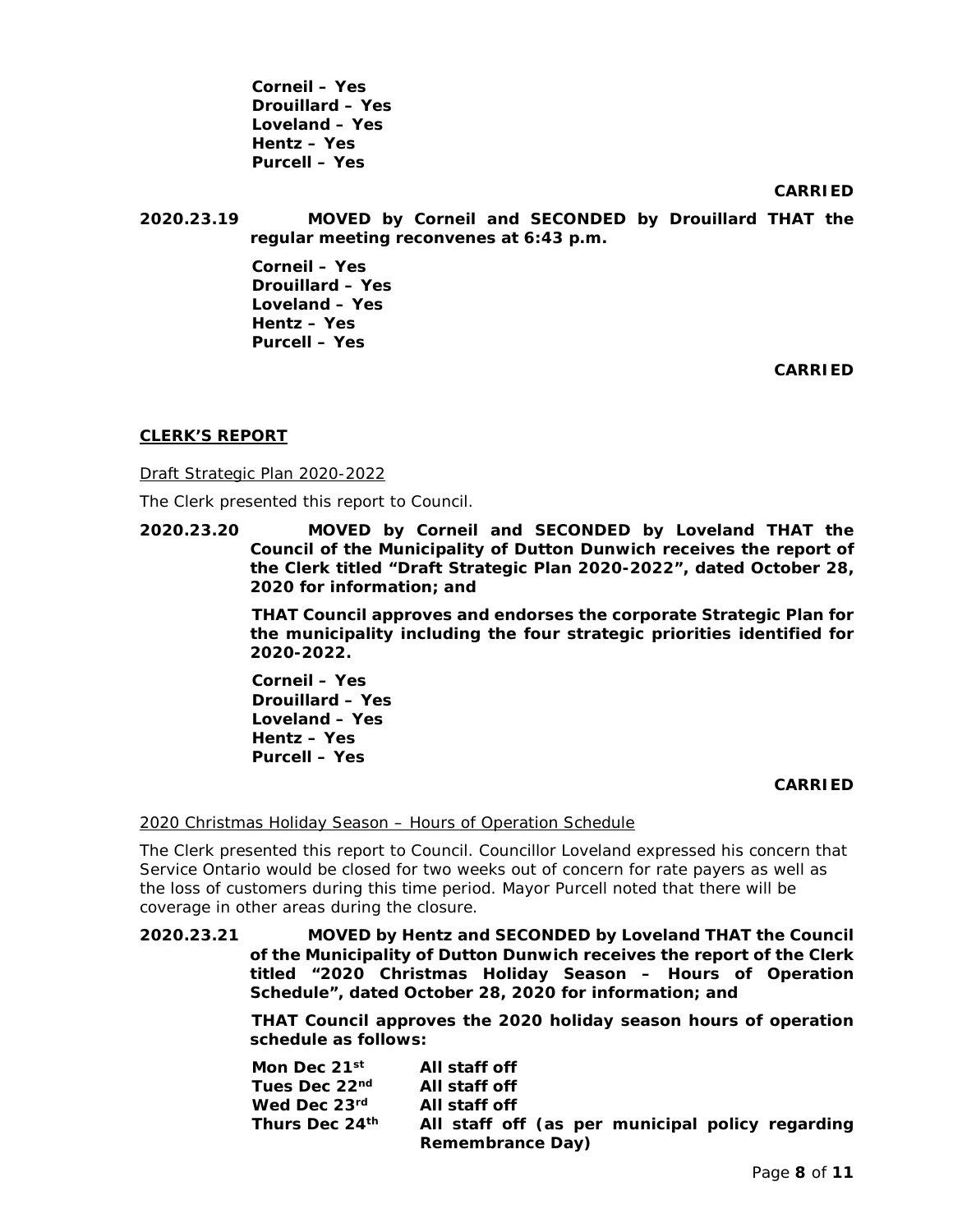| Fri Dec 25 <sup>th</sup>   | <b>STAT</b>                                               |
|----------------------------|-----------------------------------------------------------|
| Mon Dec 28th               | All staff off (STAT in lieu of Sat Dec 26 <sup>th</sup> ) |
| Tues Dec 29th              | All staff off                                             |
| Wed Dec 30th               | All staff off                                             |
| Thurs Dec 31 <sup>st</sup> | All staff off                                             |
| Fri Jan 1st                | <b>STAT</b>                                               |
| Mon Jan $4th$              | All staff return to work                                  |
| <b>Corneil - Yes</b>       |                                                           |
| Drouillard - Yes           |                                                           |
| Loveland – No              |                                                           |
| Hentz - Yes                |                                                           |
| <b>Purcell – Yes</b>       |                                                           |

**CARRIED**

# **TREASURER'S REPORT**

Budget to Actual September 2020

The Treasurer presented this report to Council.

**2020.23.22 MOVED by Corneil and SECONDED by Hentz THAT the Council of the Municipality of Dutton Dunwich receives the report of the Treasurer titled "Budget to Actual September 2020", dated October 28, 2020 for information.**

> **Corneil – Yes Drouillard – Yes Loveland – Yes Hentz – Yes Purcell – Yes**

> > **CARRIED**

RFP Results Iona Playground Equipment

The Treasurer presented this report to Council.

**2020.23.23 MOVED by Drouillard and SECONDED by Loveland THAT the Council of the Municipality of Dutton Dunwich receives the report of the Treasurer titled "RFP Results Iona Playground Equipment", dated October 28, 2020 for information.**

> **Corneil – Yes Drouillard – Yes Loveland – Yes Hentz – Yes Purcell – Yes**

## **CARRIED**

## Pre-Budget Report 2021

The Treasurer presented this report to Council. Council directed the Treasurer to return with a recommendation for Council during the budget deliberations. Council did not set a tax rate/levy increase target at this time.

# **2020.23.24 MOVED by Loveland and SECONDED by Corneil THAT the Council of the Municipality of Dutton Dunwich receives the report of**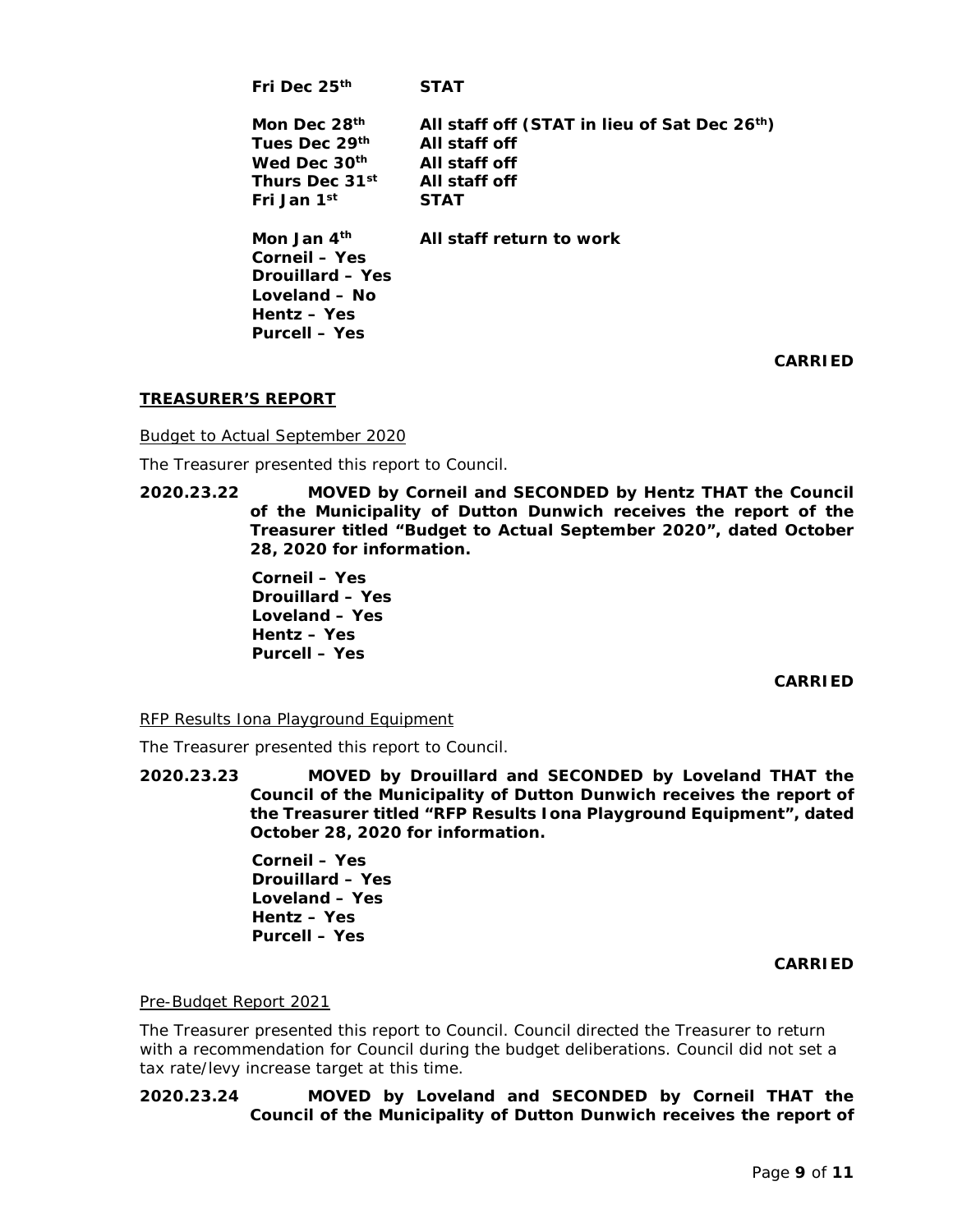**the Treasurer titled "Pre-Budget Report 2021", dated October 28, 2020 for information.**

**Corneil – Yes Drouillard – Yes Loveland – Yes Hentz – Yes Purcell – Yes** 

**CARRIED**

#### **NEW BUSINESS**

None.

#### **ANNOUNCEMENTS**

None.

#### **PROPOSED BY-LAWS**

**2020.23.25 MOVED by Hentz and SECONDED by Drouillard THAT By-Law #2020-74, being a by-law to adopt and maintain a policy with respect to the relationship between members of Council and the officers and employees of the municipality, be read a first, second and third time and passed.25Corneil – Yes**

> **Drouillard – Yes Loveland – Yes Hentz – Yes Purcell – Yes**

#### **CARRIED**

**2020.23.26 MOVED by Corneil and SECONDED by Loveland THAT By-Law #2020-75, being a by-law to prescribe a rate of speed in Duttona, Tyrconnell, Iona and Iona Station, be read a first, second and third time and passed.**

> **Corneil – Yes Drouillard – Yes Loveland – Yes Hentz – Yes Purcell – Yes**

#### **CARRIED**

**2020.23.27 MOVED by Drouillard and SECONDED by Hentz THAT By-Law #2020-76, being a by-law to amend by-law #2004-24 as it effects a parcel of land situated in Concession 5 North of A, Part Lot A, municipally known as 32651 Aberdeen Line, filed by Alan McCallum, be read a first, second and third time and passed.**

> **Corneil – Yes Drouillard – Yes Loveland – Yes Hentz – Yes Purcell – Yes**

#### **CARRIED**

**2020.23.28 MOVED by Corneil and SECONDED by Hentz THAT By-Law #2020-77, being a by-law to confirm the proceedings of the Municipal**